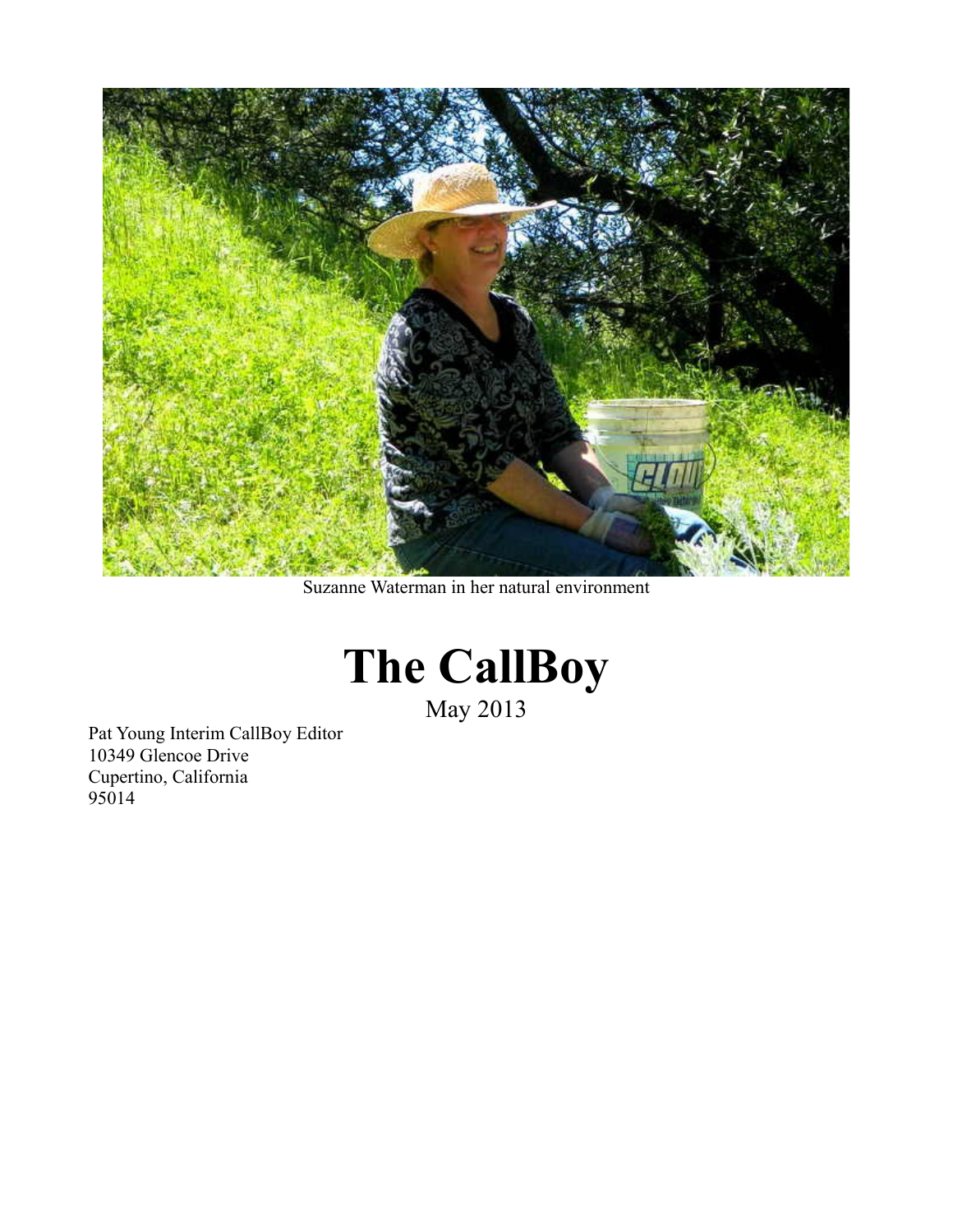# **The CallBoy Newsletter**

**Official Publication of the Golden Gate Live Steamers, Inc.**

#### Tilden Park 2501 Grizzly Peak Blvd, Berkeley, California, 94708 510-486-0623 Pat Young, interim Editor [phty95014@yahoo.com](mailto:phty95014@yahoo.com) **May 2013** A 501(c)(3) Non-Profit Museum [www.ggls.org](http://www.ggls.org/) or www.goldengatels.org

# **Officers**

| President:      | Rich Lundberg   | 415-924-2167 |
|-----------------|-----------------|--------------|
| Vice President: | Berne Holman    | 415-456-3087 |
| Secretary:      | Pat Young       | 408-253-1206 |
| Treasurer:      | John Lisherness | 510-528-3013 |
| Safety:         | Sheldon Yee     | 650-738-5673 |
| Ombudsman:      | Ken Blonski     | 510-260-0309 |

# **GGLS Committee Chairmen**

| Bits & Pieces:                    | <b>Stan James</b>         |
|-----------------------------------|---------------------------|
| <b>Boiler Testing:</b>            | Jerry Kimberlin           |
| Building & Grounds: Rich Lundberg |                           |
| Engine:                           | Mark Johnson              |
| High Track:                       | Jeremy Coombe             |
| Librarian:                        | Pat Young                 |
| Public Train:                     | John Bouey                |
| Refreshments:                     | Les Cuff & Jim Dameron    |
| <b>Rolling Stock:</b>             | Richard Croll             |
| Round House:                      | Michael Smith             |
| <b>Technical Talks:</b>           | Charlie Reiter            |
| Track:                            | Jim Dameron & Bill Smith  |
| Web Site:                         | Pat Young & Rick Zobelein |

# **Membership**

Applications for membership to GGLS should be directed to Rick Zobelein, 1104 Vailwood Way, San Mateo, California 94403 or at [rgz48@yahoo.com.](mailto:rgz48@yahoo.com)

# **Club Correspondence**

All correspondence to the Golden Gate Live Steamers should be sent to the secretary, Pat Young, 10349 Glencoe Drive, Cupertino, California, 95014 or at phty95014@yahoo.com.

# **CallBoy**

Articles, pictures, photographs, items for sale or any other information that would be of interest to the club should be sent to Pat Young interim Editor.

# *Deadline for submittal to next month's issue is the 19th!*

# **Calendar of Club Events**

05/05/13 Meeting 05/18/13 Work Day 05/18/13-05/19/13 SVLS Spring Meet 05/24/13-05/27/13 LALS Spring Meet

06/01/13-06/02/13 Redwood Valley Meet 06/09/13 Meeting 06/22/13-06/23/13 GGLS Spring Meet

07/14/13 Meeting

08/11/13 Meeting

09/08/13 Meeting

# **Announcements**

There is a monthly work day scheduled for April and probably May also to pave the walkway by the side of the Shattock Barn yard tracks.

Due to security reasons, the club facility combination locks were changed on April 18, 2013. Combinations have been distributed to those on the lock list and if you did not receive yours, contact Rich Lundberg at  $\frac{luckylundy@sbcglobal.net}{s}$ . As a reminder to those with the combination, always reset the tumblers to 0 after opening.

As discussed further below, at the next month's meeting there will be more discussion and perhaps a vote to decide whether to consider the purchase of Bob Bell's RGS #20 4-6-0 locomotive.

The Sacramento Valley Live Steamers has invited the club to their Pacific Region 40th Anniversary Spring Meet on May 17, 18  $& 19$ , 2013 at their facility at Hagan Park, Rancho Cordova, California. See their web site at www.svlsrm.org for additional information.

The Los Angeles Live Steamers are still having their Spring Meet next month even though they warned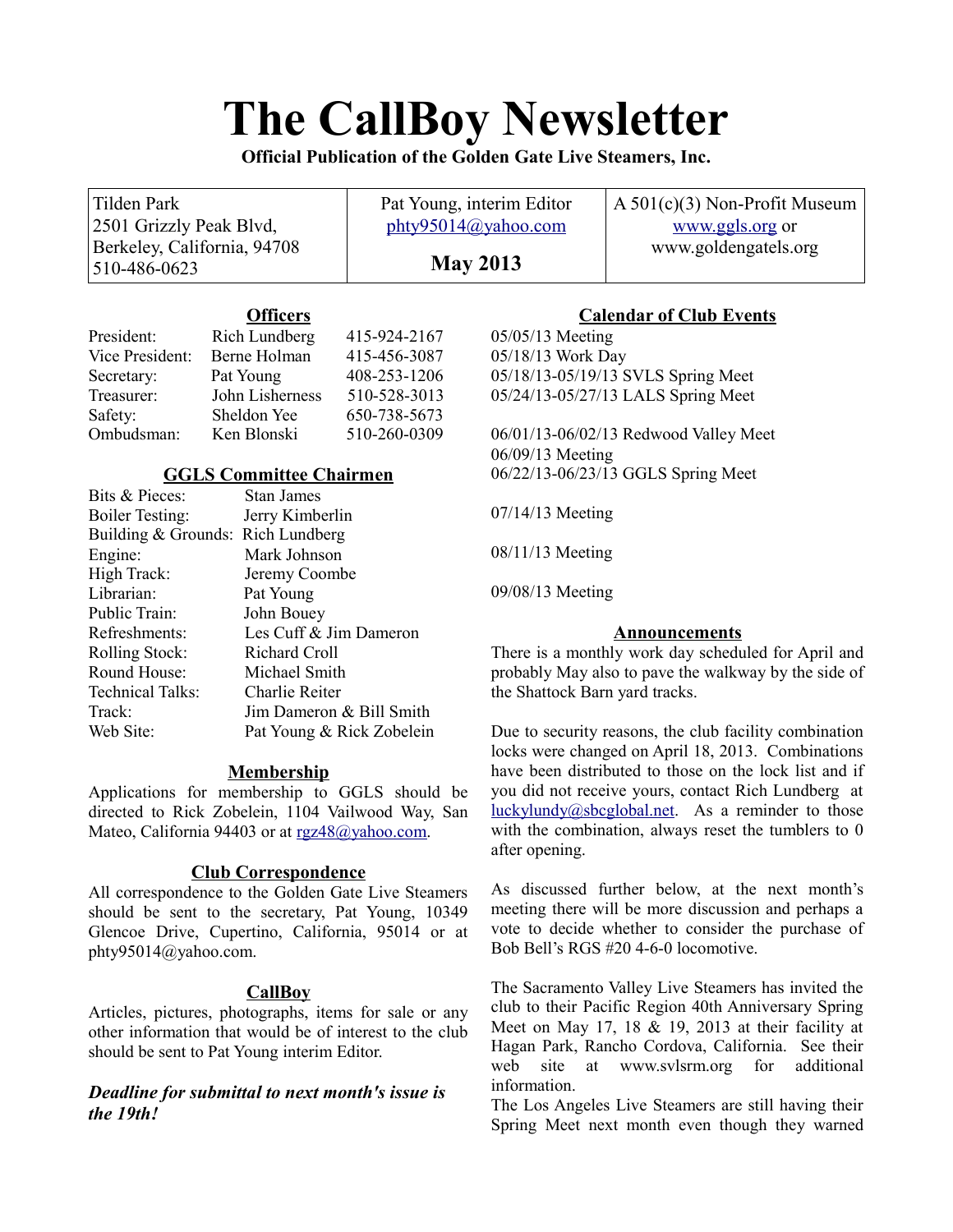everyone that it might be canceled due to parking lot construction activities. See their web site at www.lals.org for additional information.

Jim Dameron mentioned that on Saturday June 8, 2013 the European Train Enthusiasts will be using the club facility to host their meeting.

The missing 1/8 scale 3D front profile wall hanging of a steam locomotive of Miles Archer that was hanging in the club house apparently has been returned.

#### *Club Meeting Minutes*

The Club meeting was called to order inside the club house on April 14, 2013 at 10:01 am by President Rich Lundberg. Attending were 27+ members on a cold 44 degree morning that became a warm spring day.

### **New Members and Guests:**

Steve Thomas, father of member son Matt Thomas introduced himself and enjoyed the day riding on their gasoline driven steam engine. Ellen Thompson from Redwood Valley Railroad next door was also present to talk about the clearing of the area behind Shattock Barn requested by the Park District. She expressed her concern about the action and the affect it might have during the next rainy season.

#### **Steam-related Activities:**

Rich Lundberg talked about his visit to the San Francisco Maritime Museum (www.maritime.org) at the Hyde Street Pier and looked at the paddle wheel steamer's impressive 64" diameter, single-cylinder, walking beam engine which develops 1500 horsepower. He also visited the sea-going Hercules steam tug with a triple-expansion engine and highly recommends a visit by all members.

Pat Young talked briefly about going to the Portola Valley & Alpine Live Steamers' first annual Chili run. It was well attended with about 1/3 of the participants being GGLS members including Steve & Raymond Vitkovits who chased ducks on their pond with a radiocontrolled, steam powered tug boat. Bob Cohen talked to PV&A member Bill Boller who said that for a small fee, the coal burners in our club can have all the coal that they wanted. For those interested, please contact Bob [\(rcohen@lumiereprod.com\)](mailto:rcohen@lumiereprod.com) or Rick Zobelein (rgz48@yahoo.com) for more information.

Bob Cohen related a story about someone finding his marker light that fell off his engine and if anyone finds other engine parts on the ground, put them in the lostand-found box in the club house.

### **Non-Steam-related Activities:**

None reported.

#### **Committee Reports:**

Building and Grounds Chairman Rich Lundberg spoke on the following items:

The temperature is now warm enough that the water supply will be left on but there were4 cracked valves. so please follow the proper opening/closing procedures for the water supply system.



The walkway by the side of the Shattock Barn yard tracks has new fence posts & header boards installed and is ready for paving.



There are 2 new signs by the entrance gate, one which is to remind the last person out of items that needs to be done before leaving and the club sign which was redone by John Smith. Kudos to both Dan Swanson and John Smith for doing this!

The Signal system is reliable now so the signal crew is moving on to track switch's actuators. The actuators are usable but they are looking for ways to improve its reliability.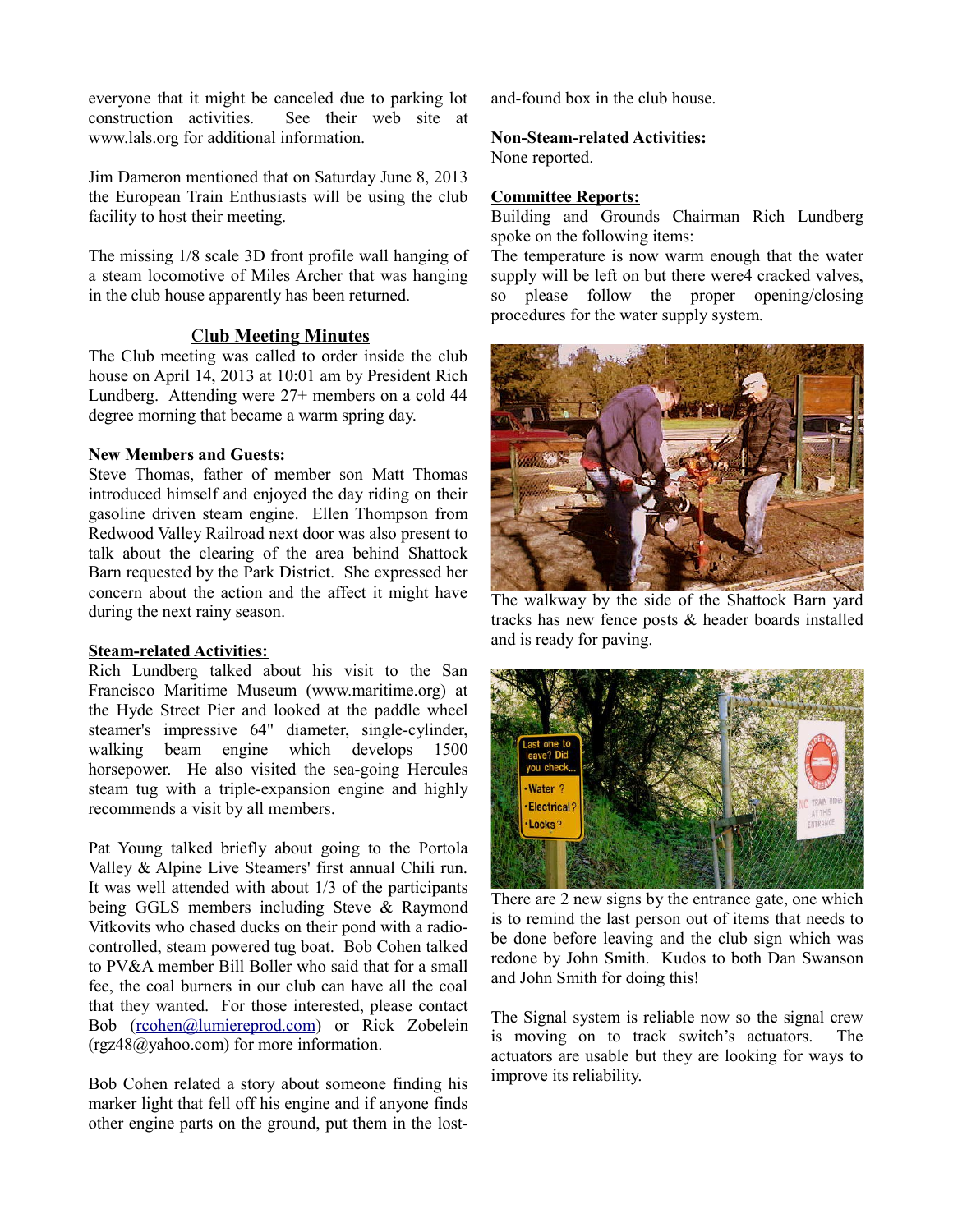

The Boyer's Bluff development is proceeding with a new trestle beams installed on abutments that were installed a few years ago.

Public Train chairman John Bouey reports that the attendance from the public has picked up from about 500 per month to 1000 people per month and they are donating more. John expressed his gratitude to all those that have helped out on the Public Train and is looking for a second-in-command to help cover his work load since he cannot attend every Sunday. His belief is that the second-in-command would probably be required once a month, so anyone is interested, please contact John at (johnb@morcompost.com).

Engine committee chair Mark Johnson reported that the Hunter Atlantic is up and running but it looks as if it will necessary to re plumb the injectors for more efficient operation. The Heinz Atlantic is still down due to boiler issues and the boiler will be removed for inspection. The Pacific's tender has been sandblasted and will soon be epoxied & painted. John Lisherness said that the Pacific's boiler is ready to be reinstalled as soon as some replacement brackets are mounted and then the job of re-piping can begin.

Jim Dameron gave a report that Dan Swanson has the battery saving device installed on the Baldwin and this now prevents the accidental draining of its battery. Bill Smith has built some really strong hand rail stanchions.



Dan Swanson talked about his development of a Mars light using an array of LEDs that is quite clever. He has provided a short video for the club web site showing it in action as either a figure-8 Mars light or

continuous beam headlight. We hope to see a Technical article with diagrams for the CallBoy.

Rolling Stock status was given by John Bouey for Rich Croll who is still working on the new replacement trucks rider cars and will tighten up the play on the truck/bolster mechanism to prevent car derailment frequently with adult riders.

Web page chairman Pat Young reported that he has added more Technical articles from the CallBoy to the Library's Technical Articles section and has added a new link to a very entertaining video recommended by member James House illustrating the history of the Union Pacific's Cheyenne, Wyoming track facility.

CallBoy editor Rick Zobelein pointed out that the online CallBoy has no maximum page limit, unlike the printed CallBoy, so if anyone has photos or articles that they would like to post, please feel free to send them to Rick Zobelein (rgz48@yahoo.com) or Pat Young (phty95014@yahoo.com) for inclusion.



Bob Cohen has reported that he has obtained a likenew propane storage locker for a very attractive price from a Manteca dealer recommended by member Dave Luther for use by the round house occupants. Bob and Mark Johnson man-handled to the club premises and its permanent location is being determined.

Roundhouse Chairman Michael Smith reported that he did some cleanup around the roundhouse and piled up some loose items for the owners to pick up. Talk to Michael (michael.smith@sfdpw.org) for more information. Remember, it is up to you to pick up your trash and belongings.

#### **Officer's Report:**

Treasurer John Lisherness reported on the club's finances and the club's treasury is in good shape but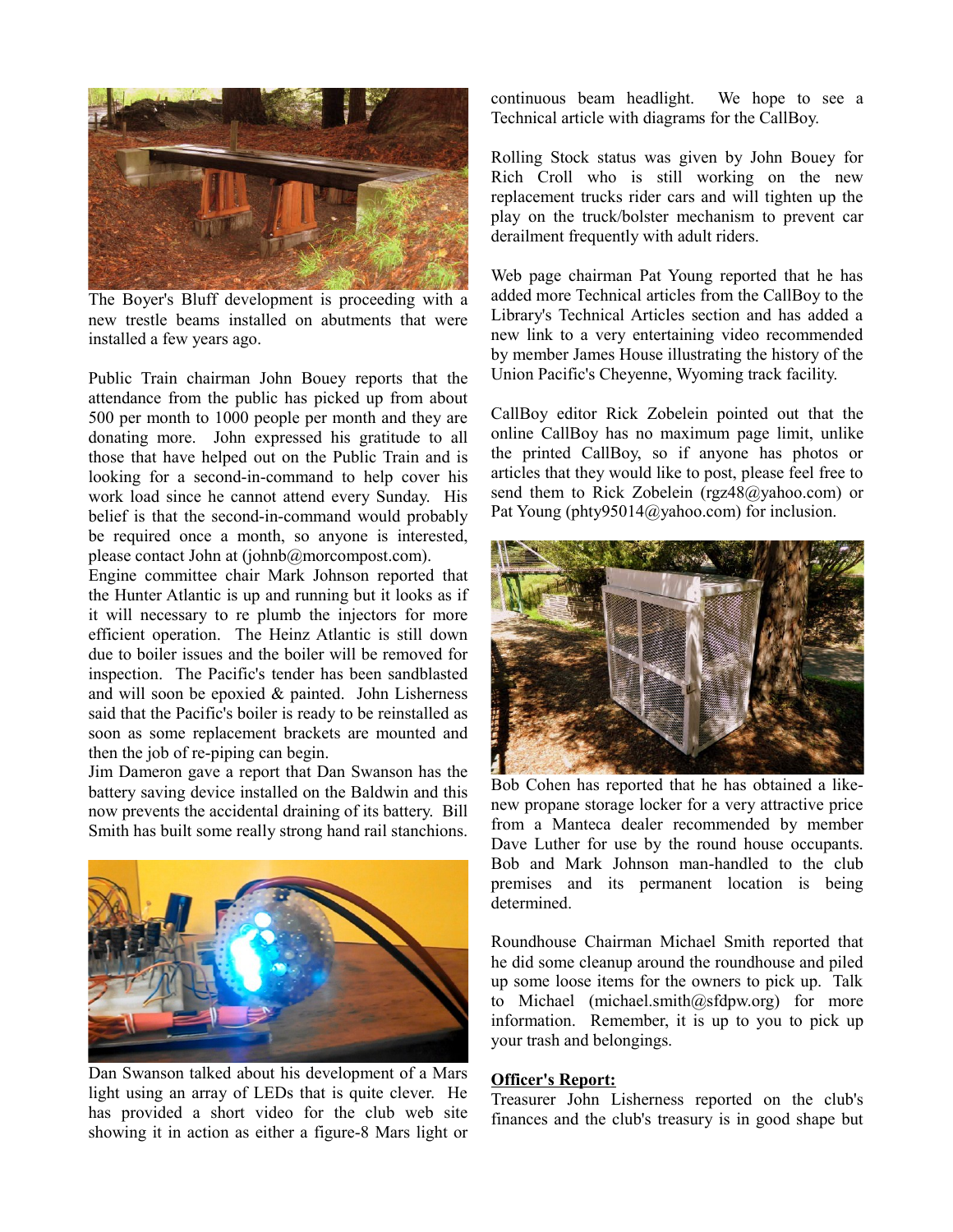the club's biggest expense, our insurance premiums will be due shortly. More information can be obtained from him if interested.

Safety Chairman Sheldon Yee talked about a nuisance issue where one of the rails by the steaming bay seemed to be accidentally covered with oil. Please be considerate to others and clean up after yourself to prevent accidents.

#### **Old Business:**

The Spring Meet's is being headed by John Bouey who will get some information from Bern Holman who headed the last one. For this meet, please bring display items for the public to see. For small items, a locked display case will be provided.

The first annual Rich Lundberg media raffle was not the success that it was hoped for, so other events of interest at the club meetings are being investigated. These could include auctions of tools, metal stock, books, etc.

#### **New Business:**

The main topic of the meeting was the acquisition of a Public Train replacement engine which was discussed at length by Rich Lundberg. The situation of how the club has always relied on the generosity of knowledgeable members to patch up and keep the club's equipment (some of which is over fifty years old) running prompted the Board discussion on what can be done to lessen or resolve the situation.

Currently the club Pacific, the mainstay, defacto Public Train engine, is down for some months for a full boiler rebuild by John Lisherness. Of the two club Atlantics, one is usable but can only pull a small train and the other is crippled with severe boiler issues. Not much of a live steam club with no live steam engines. Thru the years there has been some been talk of replacing some of it but the conditions or the timing wasn't quite right.

In the past few months with the club finances improving due to smaller project expenditures, some adroit management of the club's Trust Fund and the realization that the pool of expertise to maintain these steam engines is dropping, the Board felt it was now feasible to have Bob Cohen head a committee to identify & propose a replacement steam engine for the Public Train.

This replacement needed to be robust & strong enough to pull a long public train, use larger commercial parts for easier upkeep & maintenance and be simple-tooperate so that more less skilled individuals can drive it. Bob found a partially built locomotive that fit the criteria at an attractive price. This locomotive is similar if not near identical to the 2.5" scale, narrowgauge 4-6-0 RGS #20 engine currently owned by Bob Bell. If one were to compare the size of the RGS #20 engine against the club Pacific, they would be comparable with the exception that the RGS #20 would be taller. Bob Cohen passed around pictures of the Tom Artzburger designed, almost completely machined chassis and showed one of the drive rods to demonstrate the quality of workmanship. The chassis is free-wheeling and almost ready to run on air. The boiler is being constructed by well known boilermaker Marty Knox and will be shipped probably sometime during the second half of the year. After all the questions were answered and the discussion closed, the motion was made to vote on the contract with Bob Cohen in that: "**GGLS agrees to purchase the RGS #20 locomotive from Bob Cohen completed according to the specifications provided by Bob Cohen for a fixed price of \$24,700 with delivery on or before April 14, 2014**". A written ballot vote was taken and it passed with 24 'yes', 2 'no' and 2 'abstain'.



On a related subject, John Lisherness brought up the point that even though the club has now officially committed to acquiring the new locomotive, it won't be available until probably next year which does not address the pressing issue that the club currently does not have a proper steam locomotive to pull the Public Train. Rich Lundberg pointed out that since Bob Bell's RGS #20 is near identical to the one Bob Cohen is building and is available now, the Club should seriously consider investigating the advantages of also purchasing it. A motion was made and passed to discuss this further at the next Club meeting.

#### **Board Meeting Minutes**

The April 14, 2013 Board Meeting began at a late 12:28 pm. Board members present were Ken Blonski, Berne Holman, John Lisherness, Rich Lundberg,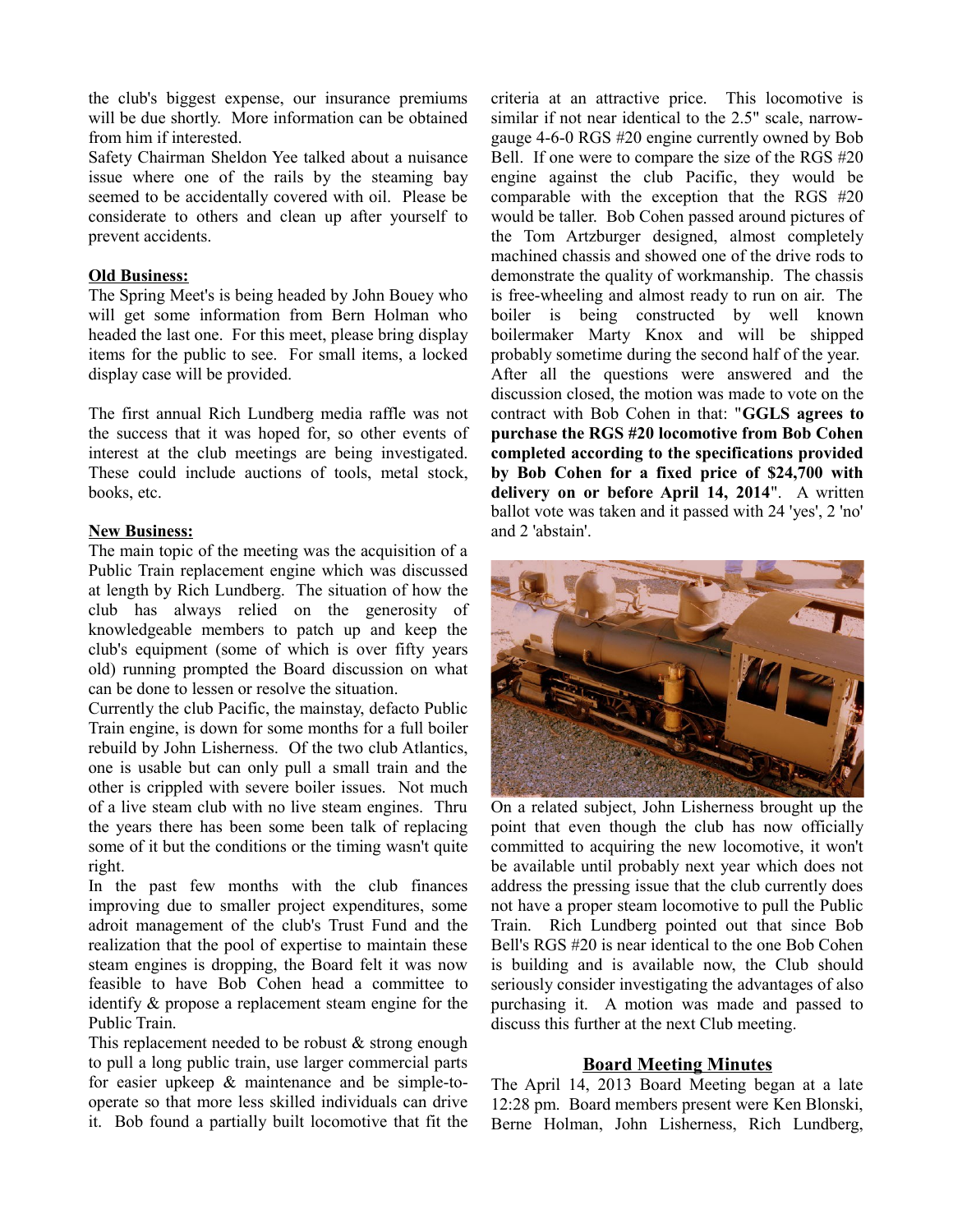Mark West, Sheldon Yee, Pat Young.

#### **Old Business:**

In the aftermath of the membership accepting the contract to purchase Bob Cohen's engine, there were some small discussion about making some modification to the specifications as mentioned in the club meeting. Rich Lundberg will put together a list which will be circulated among the Board members for review and then forwarded to Bob for comments.

Last month Rich Lundberg stated that during his conversation with the East Bay Regional Park District he will be asked at the end of the year to report the number of club members. He showed a graph with a declining line and thought that the new online CallBoy format seems to have removed a significant physical reminder to members for renewal. The mailed CallBoy had the advantage of enclosing a physical membership renewal form which when left on the desk or bed stand had a better chance of reminding the member to renew, so the plan is to send out a physical renewal letter in the October/November time frame and see if the situation improves. Other suggestions discussed include the thought that individuals of family memberships might be tallied into the final count or that a second tier membership for "Friends of GGLS" might be created to give them limited access to the club web site. Another related issue discussed was how to get more active members to join. How to accomplish this wasn't clear but additional advertising, especially around Tilden Station could be beneficial. If anyone has any ideas on how to increase membership enrollment, the Board would be interested to hear about it.

More Board members and committee chairpersons are aware that they should be working on their office duty documents and they should keep in mind that this is a living document, open to all members for viewing and that it should  $&$  will be changed as needed.

In reviewing the club's building & replacement insurance coverage last month, a quote for additional coverage from our insurer was obtained. It was based on the current premise that if there were a catastrophe that swept thru the club facility and destroyed most of the buildings & rolling stock, the club insurance would provide the funds to rebuild. The Board passed the motion to accept the insurance premium increase of \$706 which will begin in June, 2013. As always, the insurance documents are available for any member to view if interested.

#### **New Business:**

The Board discussed Ellen Thompson concern and decided to send an email to the Park District explaining the club's position is to deal only with the Park District directly and have no association or collaboration with Redwood Valley.

With regards to Heinz Atlantic boiler, John Lisherness recommends that the boiler be removed from the chassis and the fire tube be ground out to allow inspection. Rich will lead a team to get the boiler to the inspection point.

**Bits and Pieces** By Stan James [\(sjames563@gmail.com\)](mailto:sjames563@gmail.com)



Jerry Kimberlin showed the tooling that he has made to make the Reverser Pistons for the Garrett locomotive that he is building, these included a mandrel for holding the piston rings and a mold for making the sealing cups on the pistons. One of the pleasures of being a model engineer is that one acts as the manager of a complete project, particularly when it is as complicated as a Garrett! You become a 'real' engineer!



Rick Zobelein showed what, at first, appeared to be the 'old' Hydro Test Pump. Closer inspection revealed that this was a completely new device, with a liquid filled pressure gauge, a longer flexible hose and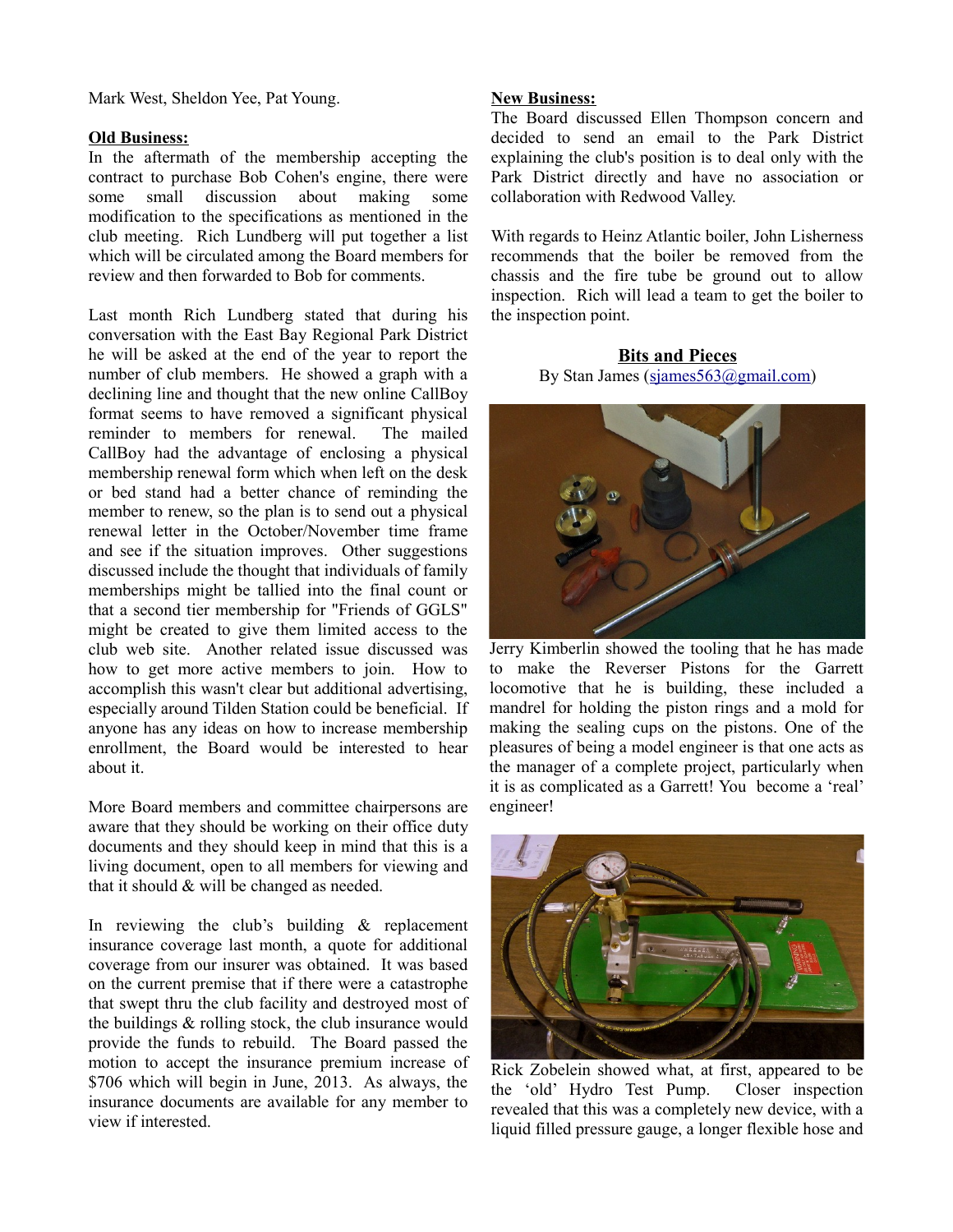two extra fittings, to attach to a variety of engine boiler fittings. Rick whisked it away immediately after the showing, to an engine waiting for its use.



Charlie Reiter presented a fine looking steam launch, with a simple engine and boiler that had the 'look' of a commercial model, though it had a simple radio controlled rudder system that was probably an addition. Charlie had added a 'deck house' that gave a sense of semi luxury, as opposed to the 'African Queen' ambiance of some models of this type. It was all finely done, in Charlie's natural style!



Pat Young, our librarian, showed a magazine sent in by a grateful visitor Ben Alexander. While looking at the club web site, he came across a text file listing the table of contents of our Engineering in Miniature magazine collection. We were missing an issue and Ben was generous enough to send that one to us. Much Thanks for your kindness!

Also, Pat Young, our secretary, made some comments on the production of the 'CallBoy', noting that he is always eagerly receptive of technical articles that can be incorporated into it. Stan James commented that all such material should be carefully checked before publishing since once published, and accessible on the Internet GGLS could be liable to action by others.

Bob Cohen showed a very nicely finished coupling rod, which is part of the new engine that he has bought, partially finished, that will probably become a 'Public Hauling' engine for the GGLS. His intent being to show the quality of workmanship of the already finished parts, which it did.

# **GOLDEN GATE LIVE STEAMERS SPRING CLUB MEET AND OPEN HOUSE Saturday, June 22 and Sunday, June 23**

It is that time of year again to enjoy the tracks and fellowship of the Golden Gate Live Steamers at their Spring Club Meet and Public Open house. You are encouraged to bring up your engines and rolling stock, both days. Also bring along any unfinished projects or unusual steaming models or equipment that the public might like to see. We want as many displays as possible on Sunday to show the public about live steam and there will be a display case for small items, parts or tools. Jeff Roderick owner of Jeff's Pit Stop Barbecue will be serving those delicious barbecue sandwiches, drinks and goodies both days. So remember to bring your cash.

If we are lucky perhaps on Saturday or Sunday Fred Byl might be able to have his old-time classic car club (Model T's and the like) visit our tracks. So put the date on your calendar, dust off the equipment, bring the family and join us for two special days of railroading in June. See you at the track.

Berne Holman, Event Chairperson John Bouey, Asst.

# **Baldwin Keyless BSD System**



The Baldwin diesel operating format was recently changed to an electronic keyless system called a Battery Saving Device (BSD). The BSD changeover was desirable because of the inconvenient OEM location of the key switch and frequent occurrences of the key switch left in the ON position which usually